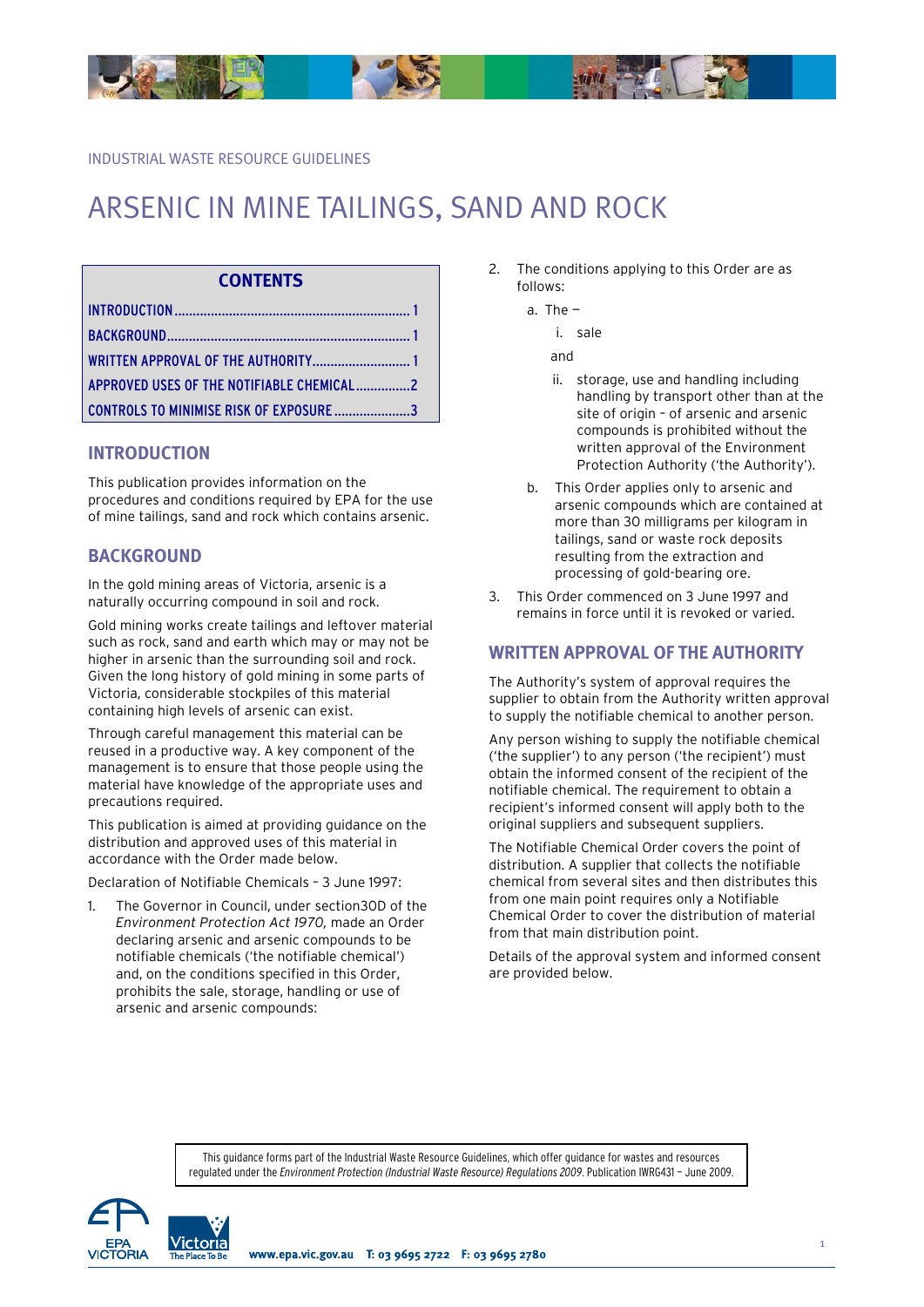#### <span id="page-1-0"></span>**Written approval of the Authority to be obtained by original supplier**

Where a person:

1. produces the notifiable chemical at first instance, including by way of mining or producing it as a waste product from another process

or

2. is the owner or occupier of a site containing a stockpile of the notifiable chemical ,

the person must obtain the written approval of the Authority before the person will be permitted to:

i. sell or distribute the notifiable chemical

or

ii. store, use or handle the notifiable chemical, including handling by transport other than at the site of origin.

A person requiring written approval from the Authority should write to their regional EPA office, requesting permission to sell or distribute, store, use or handle by transport the notifiable chemical. The letter should include the following:

- 1. Total arsenic concentrations of the material to be tested in accordance with the methodology detailed in EPA publication IWRG701, *Sampling and analysis of waters, wastewaters, soils and wastes*.
- 2. Approximate volume of the notifiable chemical.
- 3. Details of the intended reuse activity for the notifiable chemical for which the person requires permission from the Authority.
- 4. Information relating to how informed consent will be obtained from the recipient of the notifiable chemical which accords with the information presented in this bulletin. The regional office will present the request to the Authority for decision, and the original supplier will be informed of the decision in writing.

If EPA grants approval to this person, they will be known as the 'approved supplier'. The approved supplier is required to obtain the informed consent of anyone receiving the notifiable chemical. If a recipient of this notifiable chemical then wishes to supply this to someone else, they will not require another Notifiable Chemical Order approval from EPA. This subsequent supplier will however be required to obtain the informed consent of anyone they wish to supply.

#### **Informed consent to be obtained by the original supplier and every subsequent supplier**

'Informed consent' means that a recipient of a quantity of the notifiable chemical has received a copy of this EPA Information Bulletin number 545a and the recipient has signed that he or she understands the

nature and limited approved uses of the notifiable chemical.

Every time any person seeks to sell or otherwise distribute the notifiable chemical to another person, the process of informed consent must be applied.

#### **Obtaining informed consent and keeping a record of it**

Each supplier will satisfy the requirement of obtaining informed consent from a recipient when:

- 1. the supplier provides the recipient with a copy of this publication
- 2. the recipient signs and dates a copy of the following confirmation, 'I have been provided with a copy of IWRG *Arsenic in mine tailings, sand and rock*, and I understand and agree that the notifiable chemical will be used only for approved uses as described in that publication'
- 3. the confirmation is included as part of duplicate copies of the receipt, one copy provided to the recipient, and one copy for the supplier
- 4. the receipt includes the volume and level (see below) of the notifiable chemical.

As evidence that informed consent was obtained, the supplier should keep a record of the receipts for each person supplied with the notifiable chemical for a period of three years from the date of supply.

#### **Monitoring and audit program**

EPA will require a monitoring and audit program to be carried out by the supplier of the notifiable chemical. The program must address compliance with this publication and outline an approved sampling protocol. The monitoring and audit program will need to be approved by EPA.

# **APPROVED USES OF THE NOTIFIABLE CHEMICAL**

The use of a notifiable chemical in an area where the background arsenic levels in soil or rock are lower than the notifiable chemical may cause contamination and affect the future use of that site.

#### **Level 1**

For notifiable chemicals containing more than 30 mg/kg and up to 2500 mg/kg of arsenic, the following are approved uses:

- for construction activities where the notifiable chemical is effectively sealed by a concrete or other barrier and ongoing exposure to humans or animals is avoided
- as packing material in construction, such as pipe laying
- in mortar or concrete mix